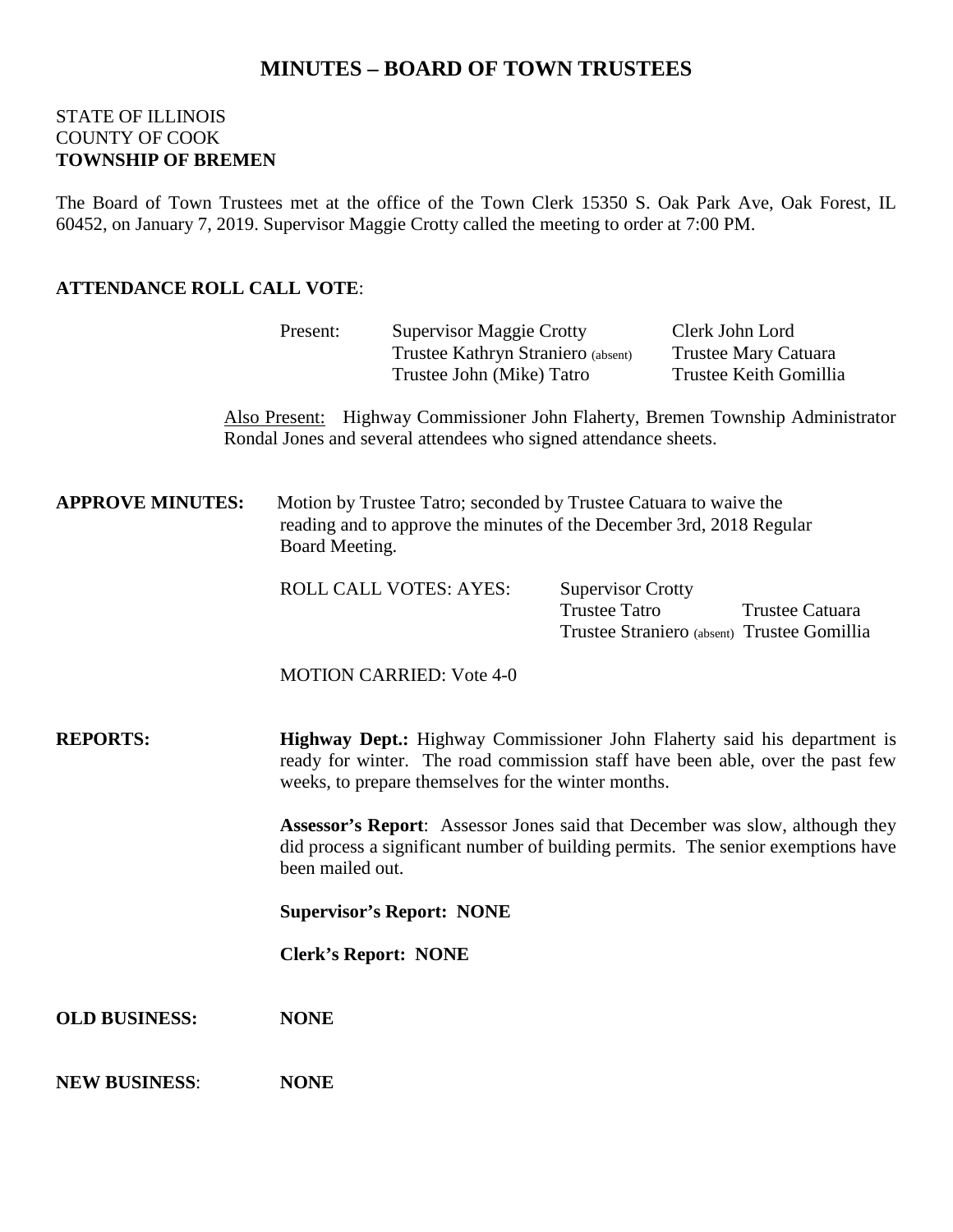# **MINUTES – BOARD OF TOWN TRUSTEES**

#### **PRESENTATION OF BILLS:**

| <b>CORP BILLS:</b>                        | The following bills were audited by the Board for the General Corporate Fund in<br>the amount of: \$74,616.37.<br>Motion by Trustee Gomillia; seconded by Trustee Tatro to approve payment<br>of the General Corporate bills. |                                                                                                                           |  |  |  |
|-------------------------------------------|-------------------------------------------------------------------------------------------------------------------------------------------------------------------------------------------------------------------------------|---------------------------------------------------------------------------------------------------------------------------|--|--|--|
|                                           |                                                                                                                                                                                                                               |                                                                                                                           |  |  |  |
|                                           | <b>ROLL CALL VOTES: AYES:</b>                                                                                                                                                                                                 | <b>Supervisor Crotty</b><br><b>Trustee Tatro</b><br>Trustee Catuara<br>Trustee Straniero (absent) Trustee Gomillia        |  |  |  |
|                                           | <b>MOTION CARRIED: Vote 4-0</b>                                                                                                                                                                                               |                                                                                                                           |  |  |  |
| <b>GA BILLS:</b>                          | The following bills were audited by the Board for the General Assistance<br>Fund in the amount of: \$12,339.93.                                                                                                               |                                                                                                                           |  |  |  |
|                                           | Motion by Trustee Catuara; seconded by Trustee Gomillia to approve payment<br>of the General Assistance bills:                                                                                                                |                                                                                                                           |  |  |  |
|                                           | <b>ROLL CALL VOTES: AYES:</b>                                                                                                                                                                                                 | <b>Supervisor Crotty</b><br><b>Trustee Tatro</b><br>Trustee Catuara<br>Trustee Straniero (absent) Trustee Gomillia        |  |  |  |
|                                           | <b>MOTION CARRIED: Vote 4-0</b>                                                                                                                                                                                               |                                                                                                                           |  |  |  |
| <b>ROAD &amp; BRIDGE</b><br><b>BILLS:</b> | The following bills were audited by the Board for the Road & Bridge<br>Fund in the amount of $$22,722.73$ .                                                                                                                   |                                                                                                                           |  |  |  |
|                                           | Motion by Trustee Tatro; seconded by Trustee Gomillia to approve<br>payment of the Road & Bridge bills:                                                                                                                       |                                                                                                                           |  |  |  |
|                                           | <b>ROLL CALL VOTES: AYES:</b>                                                                                                                                                                                                 | <b>Supervisor Crotty</b><br><b>Trustee Tatro</b><br><b>Trustee Catuara</b><br>Trustee Straniero (absent) Trustee Gomillia |  |  |  |
|                                           | <b>MOTION CARRIED: Vote 4-0</b>                                                                                                                                                                                               |                                                                                                                           |  |  |  |
| <b>PUBLIC COMMENTS:</b>                   | Mr. Patrick Gordon addressed the Board on behalf of the Bremen Youth Services.<br>He submitted to the Board FOIA requests pertaining to youth services, township<br>roads and construction of Senior Wheels garage.           |                                                                                                                           |  |  |  |
|                                           | Mr. Don Sebek spoke to the Board concerning the Bremen Youth Committee's<br>ability to continue operating. He asked for Board consideration for more time.                                                                    |                                                                                                                           |  |  |  |